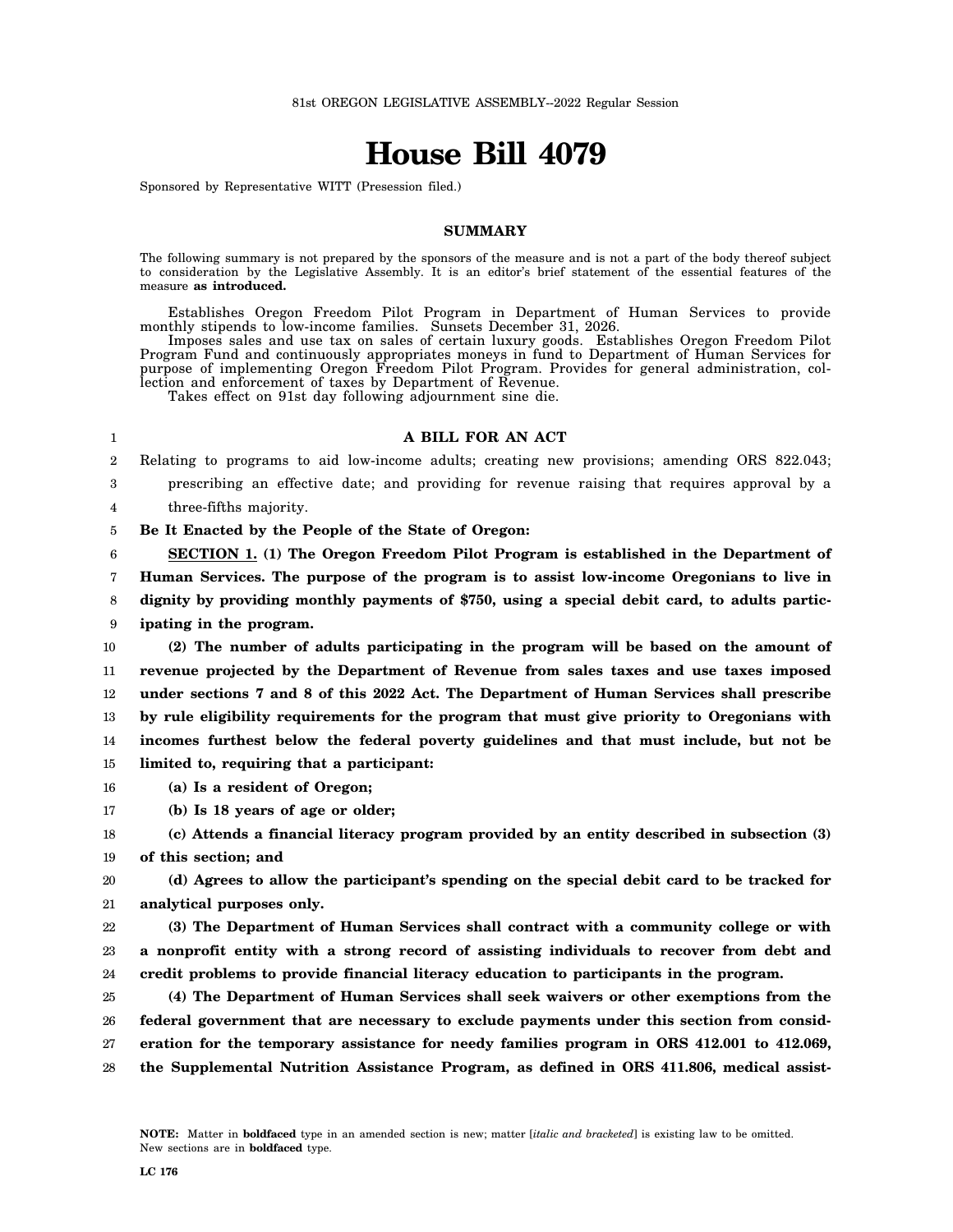1 **ance, as defined in ORS 414.025, and any other need-based program funded in whole or in part**

2 **with federal funds.**

3 4 **(5) Payments from the Oregon Freedom Pilot Program do not count as income for any state-funded need-based benefits or assistance.**

5 6 7 8 9 10 **(6) If the federal government denies waivers or other exemptions requested by the department under subsection (4) of this section, the department shall administer a program to semiannually reimburse a participant receiving payments under subsection (1) of this section for any reduction, caused by receipt of the payments, in the participant's temporary assistance for needy families program benefits, Supplemental Nutrition Assistance Program benefits or other need-based benefits.**

11 12 13 14 15 **SECTION 2. (1) No later than September 15, 2025, the Department of Human Services shall provide a preliminary report to the interim committees of the Legislative Assembly related to human services on the success of the Oregon Freedom Pilot Program established in section 1 of this 2022 Act in achieving the goal of enabling low-income Oregonians participating in the program to live in dignity and meet their basic needs.**

16 17 18 **(2) No later than September 15, 2027, the department shall provide a final report to the interim committees of the Legislative Assembly related to human services with the department's findings on the success of the program in achieving the goal of the program.**

19 **SECTION 3. Section 1 of this 2022 Act becomes operative on January 1, 2023.**

20 21 22 23 **SECTION 4. The Department of Human Services shall take all actions before the operative date specified in section 3 of this 2022 Act that are necessary for the department to exercise, on and after the date specified in section 3 of this 2022 Act, all of the duties and functions conferred on the department by section 1 of this 2022 Act.**

24 **SECTION 5. Section 1 of this 2022 Act is repealed on December 31, 2026.**

25 **SECTION 6. As used in sections 6 to 23 of this 2022 Act:**

26 **(1) "All-terrain vehicle" means:**

27 **(a) A class I all-terrain vehicle as defined in ORS 801.190;**

28 **(b) A class II all-terrain vehicle as defined in ORS 801.193;**

29 **(c) A class III all-terrain vehicle as defined in ORS 801.194; and**

30 **(d) A class IV all-terrain vehicle as defined in ORS 801.194.**

31 32 **(2) "Boat" has the meaning given that term in ORS 830.700 and includes all such watercraft regardless of how the watercraft is powered.**

**(3) "Civil aircraft" has the meaning given that term in ORS 836.005.**

34 35 **(4)(a) "Clothing" means all human wearing apparel suitable for general civilian and secular use.**

36

33

**(b) "Clothing" does not include bridal apparel.**

37 38 **(5) "Electronic" means relating to technology having electrical, digital, magnetic, wireless, optical, electromagnetic or similar capabilities.**

39 40 **(6) "Electronic device" means a desktop or portable computer, a camera, a cellular phone or any component of a computer, camera or cellular phone.**

41 **(7) "Recreational vehicle" has the meaning given that term in ORS 174.101.**

42 43 **(8) "Recreational watercraft" means any boat that is not purchased for commercial or public uses.**

44 45 **(9)(a) "Retail sales price" means the total price paid at retail by a purchaser to a seller for taxable luxury goods, exclusive of the amount of any excise, privilege, sales or use tax**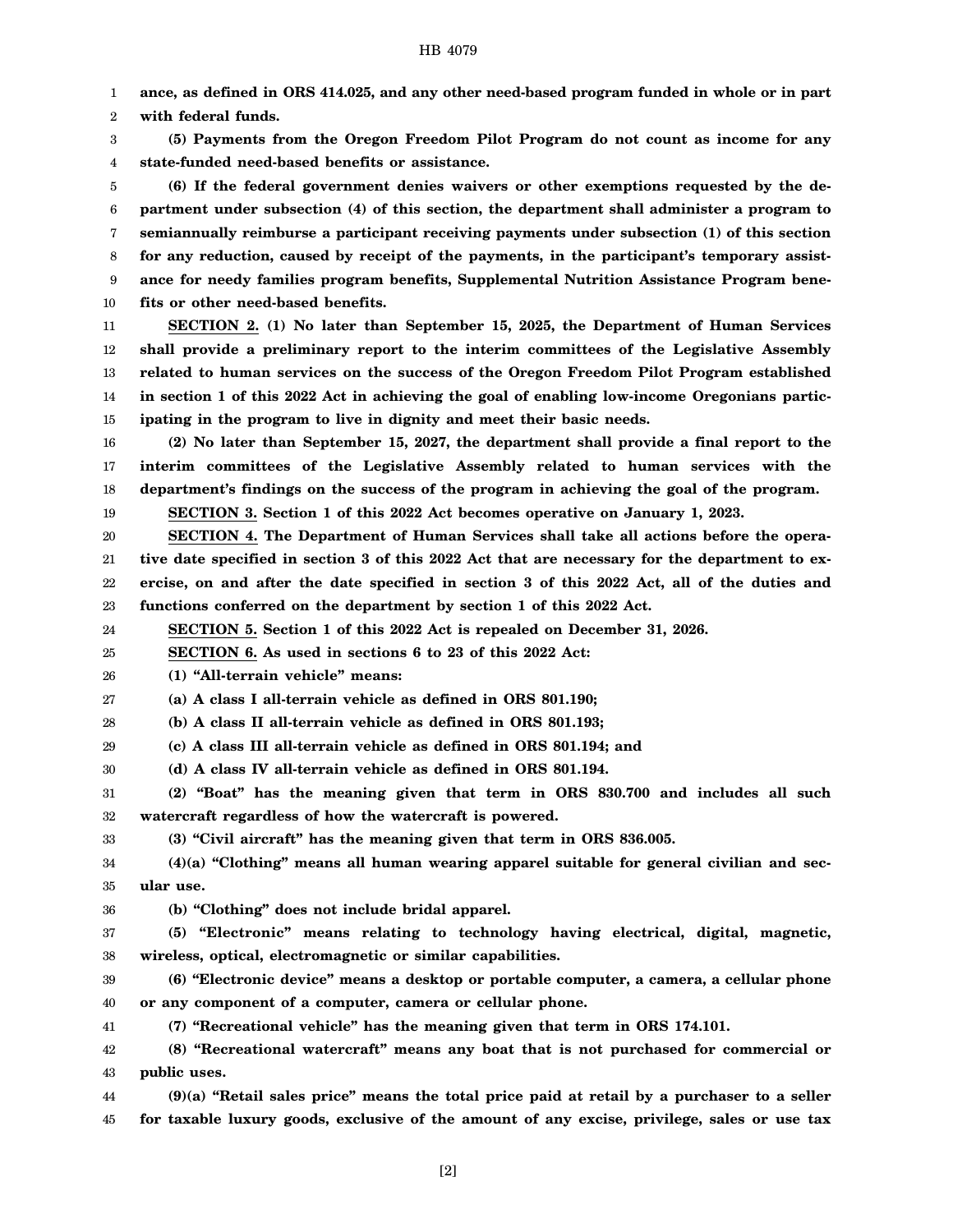1 2 3 4 5 6 7 8 9 10 11 12 13 14 15 16 17 18 19 20 21 22 23 24 25 26 27 28 29 30 31 32 33 34 35 36 37 38 39 40 41 42 43 44 45 **that becomes due with respect to the sales transaction. (b) "Retail sales price" does not include the retail value of modifications to a vehicle operated on land or water or in the air that are necessary for a person with a disability to enter or drive or to otherwise operate or use the vehicle. (10) "Snowmobile" has the meaning given that term in ORS 801.490. (11)(a) "Taxable luxury goods" means the following goods, whether new or used at the time of the taxable sales transaction: (A) A motor vehicle with a retail sales price greater than \$ ; (B) A recreational vehicle with a retail sales price greater than \$ ; (C) An all-terrain vehicle with a retail sales price greater than \$ ; (D) A snowmobile with a retail sales price greater than \$ ; (E) Any motorized recreational watercraft with a retail sales price greater than \$ ; (F) Civil aircraft with a retail sales price greater than \$ ; (G) A firearm with a retail sales price greater than \$ ; (H) An electronic device with a retail sales price greater than \$ ; (I) A handbag with a retail sales price greater than \$ ; (J) Any item of clothing with a retail sales price greater than \$ ; or (K)(i) An item or items of jewelry purchased in a single transaction with a total retail** sales price greater than \$<br>*iii*; or **(ii) Items of jewelry that are designed to be worn together but are purchased in separate transactions with a total aggregate sales price greater than \$ . (b) "Taxable luxury goods" does not mean property that is purchased for commercial or public uses. SECTION 7. (1) A sales tax is imposed on the sale in this state of taxable luxury goods. (2) The sales tax shall be computed at the rate of three percent of the retail sales price of the taxable luxury goods. The tax may be rounded to the nearest whole cent. (3) The sales tax is a liability of the purchaser of the taxable luxury goods. (4) A seller shall collect the amount of the sales tax at the time of the taxable sales transaction. SECTION 8. (1) A use tax is imposed on the storage, use or other consumption in this state of taxable luxury goods purchased from any seller. (2) The use tax shall be computed at the rate of three percent of the retail sales price of the taxable luxury goods. The tax may be rounded to the nearest whole cent. (3) The use tax is a liability of the purchaser of the taxable luxury goods. (4) The use tax shall be reduced, but not below zero, by the amount of sales or use tax imposed by any jurisdiction on the sale, or the storage, use or other consumption, of the taxable luxury goods. The reduction under this subsection shall be made only upon a showing by the purchaser that the sales or use tax has been paid. (5) The amount of the use tax shall be separately stated on an invoice, receipt or other similar document that the seller provides to the purchaser or shall be otherwise disclosed to the purchaser. (6) A purchaser's liability for the use tax is satisfied by a valid receipt given to the purchaser pursuant to section 10 of this 2022 Act by the seller of the taxable luxury goods. SECTION 9. For purposes of ORS 315.037, any tax expenditure enacted with respect to**

HB 4079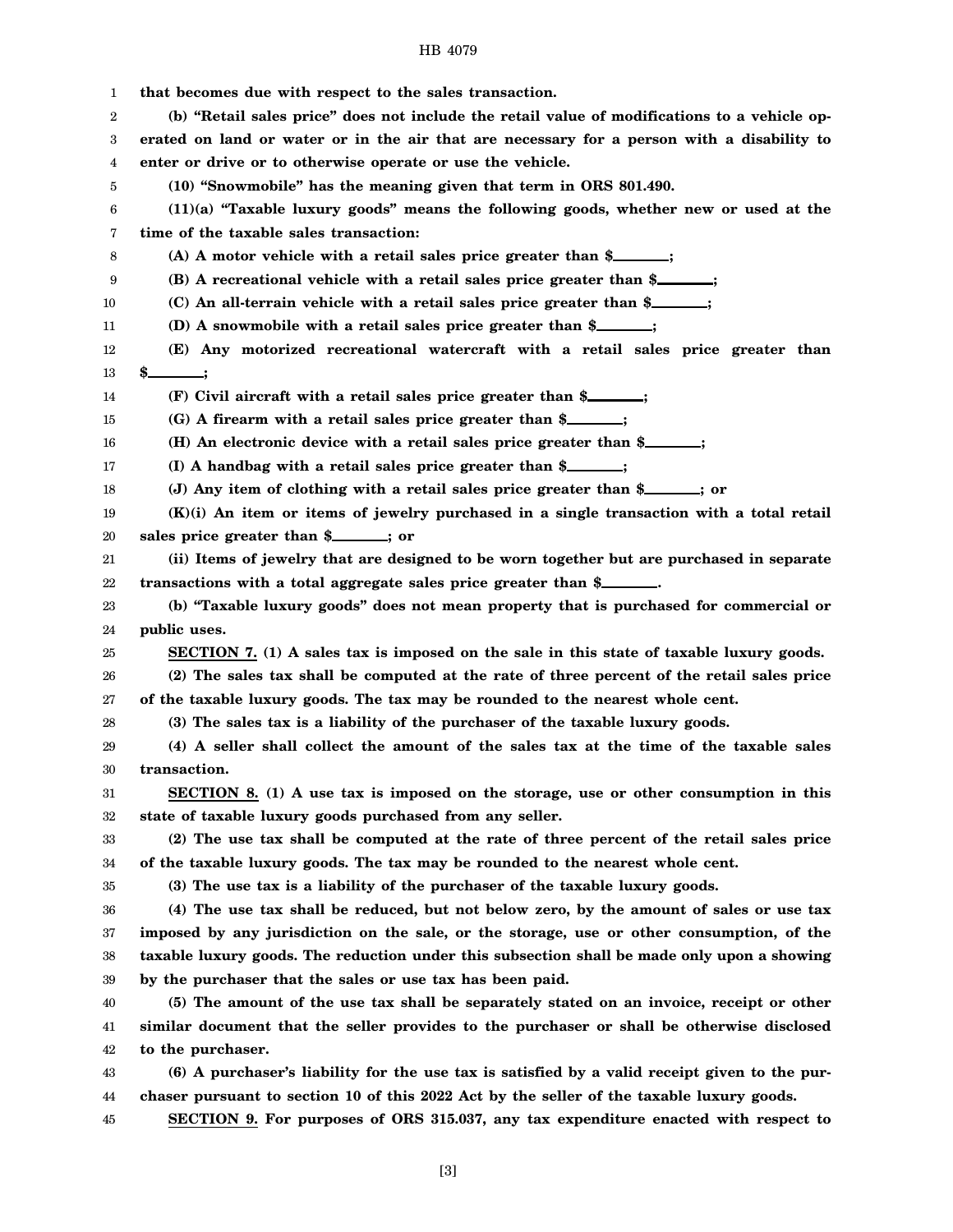1 2 3 4 5 6 7 8 9 10 11 12 13 14 15 16 17 18 19 20 21 22 23 24 25 26 27 28 29 30 31 32 33 34 35 36 37 38 39 40 41 42 43 **the sales and use taxes imposed under sections 7 and 8 of this 2022 Act shall remain in continuous effect until the Legislative Assembly expressly provides otherwise. SECTION 10. (1) A seller shall collect the use tax imposed under section 8 of this 2022 Act from a purchaser of taxable luxury goods and give the purchaser a receipt for the use tax in the manner and form prescribed by the Department of Revenue if: (a) The seller is: (A) Engaged in business in this state; (B) Required to collect the use tax; or (C) Authorized by the department, under rules the department adopts, to collect the use tax and, for purposes of the use tax, regarded as a seller engaged in business in this state; and (b) The seller makes sales of taxable luxury goods for storage, use or other consumption in this state that are subject to the use tax. (2) A seller required to collect the use tax under this section shall collect the tax: (a) At the time of the taxable sales transaction; or (b) If the storage, use or other consumption of the taxable luxury goods is not taxable at the time of sale, at the time the storage, use or other consumption becomes taxable. (3) To ensure the proper administration of section 8 of this 2022 Act, and to prevent evasion of the use tax, the following presumptions are established: (a) Taxable luxury goods are stored, used or otherwise consumed in this state if the goods are present in this state for private or public display or storage. (b)(A) Taxable luxury goods sold by any seller for delivery in this state were sold for storage, use or other consumption in this state unless the contrary is proved. (B) The burden of proving the contrary is on the seller unless the seller takes from the purchaser a resale certificate to the effect that the taxable luxury goods were purchased for resale in the ordinary course of the purchaser's business. (c)(A) Taxable luxury goods delivered outside this state to a purchaser known by the seller to be a resident of this state were purchased from the seller for storage, use or other consumption in this state and stored, used or otherwise consumed in this state unless the contrary is proved. (B) The contrary may be proved by: (i) A statement in writing, signed by the purchaser or an authorized agent of the purchaser and retained by the seller, that the taxable luxury goods were purchased for storage, use or other consumption exclusively at a designated point or points outside this state; or (ii) Other evidence satisfactory to the department that the taxable luxury goods were not purchased for storage, use or other consumption in this state. SECTION 11. (1) Notwithstanding section 7 of this 2022 Act, the sales tax is not due on the sale of taxable luxury goods to a purchaser who is not a resident of this state. (2) Notwithstanding sections 7 and 8 of this 2022 Act, a resale certificate taken from a purchaser ordinarily engaged in the business of selling taxable luxury goods relieves the seller from the obligation to collect and remit the sales or use tax. A resale certificate must be substantially in the form prescribed by the Department of Revenue by rule. SECTION 12. (1) If the amount of sales or use taxes imposed under section 7 or 8 of this**

44 45 **2022 Act that is paid by a purchaser exceeds the amount of taxes due, the Department of Revenue shall refund the amount of the excess.**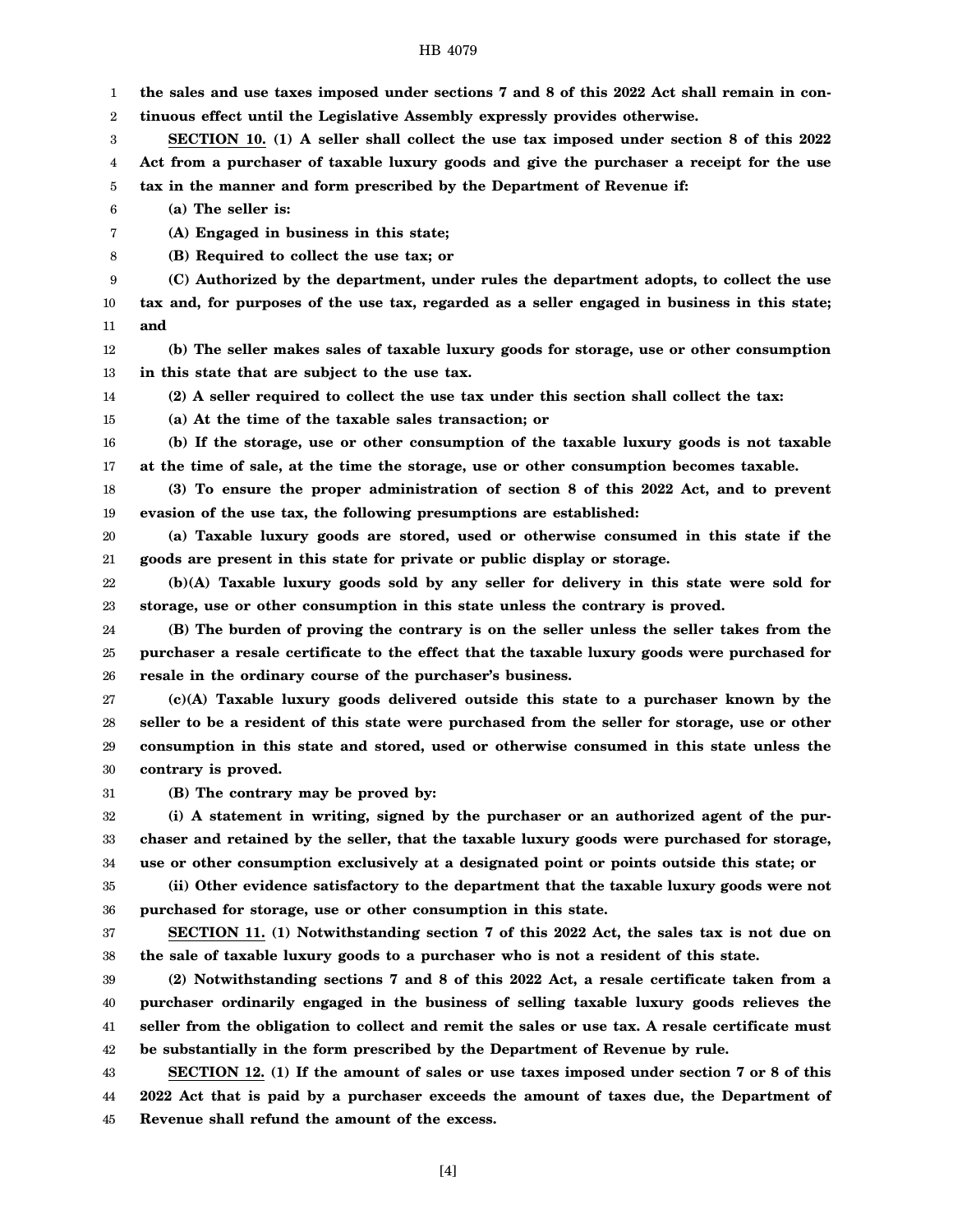1 2 3 **(2) Except as provided in subsection (3) of this section, the period prescribed for the department to allow or make a refund of any overpayment of sales or use taxes paid shall be as provided in ORS 314.415.**

4 5 **(3) The department shall apply any overpayment of tax first to any outstanding amount of sales or use tax for which the purchaser is liable.**

6 7 8 9 10 11 **SECTION 13. (1) The Department of Revenue shall deposit all revenue collected from the sales and use taxes imposed under sections 7 and 8 of this 2022 Act in a suspense account established under ORS 293.445 for the purpose of receiving the revenue. The department may pay expenses for the administration and enforcement of the sales and use taxes out of moneys received from the taxes. Amounts necessary to pay administrative and enforcement expenses are continuously appropriated to the department from the suspense account.**

12 13 14 15 16 17 **(2) After payment of administrative and enforcement expenses under subsection (1) of this section and refunds or credits arising from erroneous overpayments, the department shall transfer the balance of the moneys received from the sales and use taxes to as follows: (a) Moneys attributable to the use tax imposed on motor vehicles within the meaning of Article IX, section 3a (1)(b), of the Oregon Constitution, shall be transferred to the State Highway Fund.**

18 19 20 **(b) Moneys attributable to the sales and use taxes other than those described in paragraph (a) of this subsection shall be transferred to the Oregon Freedom Pilot Program Fund established under section 14 of this 2022 Act.**

21 22 23 **SECTION 14. (1) The Oregon Freedom Pilot Program Fund is established in the State Treasury, separate and distinct from the General Fund. Interest earned by the Oregon Freedom Pilot Program Fund shall be credited to the fund.**

24 **(2) Moneys in the Oregon Freedom Pilot Program Fund shall consist of:**

25 **(a) Amounts transferred to the fund under section 13 of this 2022 Act;**

26 27 **(b) Amounts appropriated or otherwise transferred to the fund by the Legislative Assembly;**

28 **(c) Other amounts deposited in the fund from any source; and**

29 **(d) Interest earned by the fund.**

30 31 32 **(3) Moneys in the fund are continuously appropriated to the Department of Human Services for the purpose of implementing the Oregon Freedom Pilot Program established under section 1 of this 2022 Act.**

33 34 35 36 **SECTION 15. (1)(a) Except as otherwise provided in sections 6 to 23 of this 2022 Act, the sales and use taxes imposed under sections 7 and 8 of this 2022 Act shall be collected at the point of sale and remitted by each seller that engages in the retail sale of taxable luxury goods.**

37 38 39 **(b) Notwithstanding that the sales and use taxes are liabilities of purchasers, each tax is considered a tax upon the seller that is required to collect the tax, and the seller is considered a taxpayer.**

40 41 42 43 44 45 **(2) Each seller of taxable luxury goods that is liable for collection of any amount of sales or use tax shall file a return with the Department of Revenue, in the form and manner prescribed by the department, on or before the last day of January, April, July and October of each year for the previous calendar quarter. The return shall show the amount of sales and use taxes due for retail sales made during the calendar quarter to which the return relates.**

[5]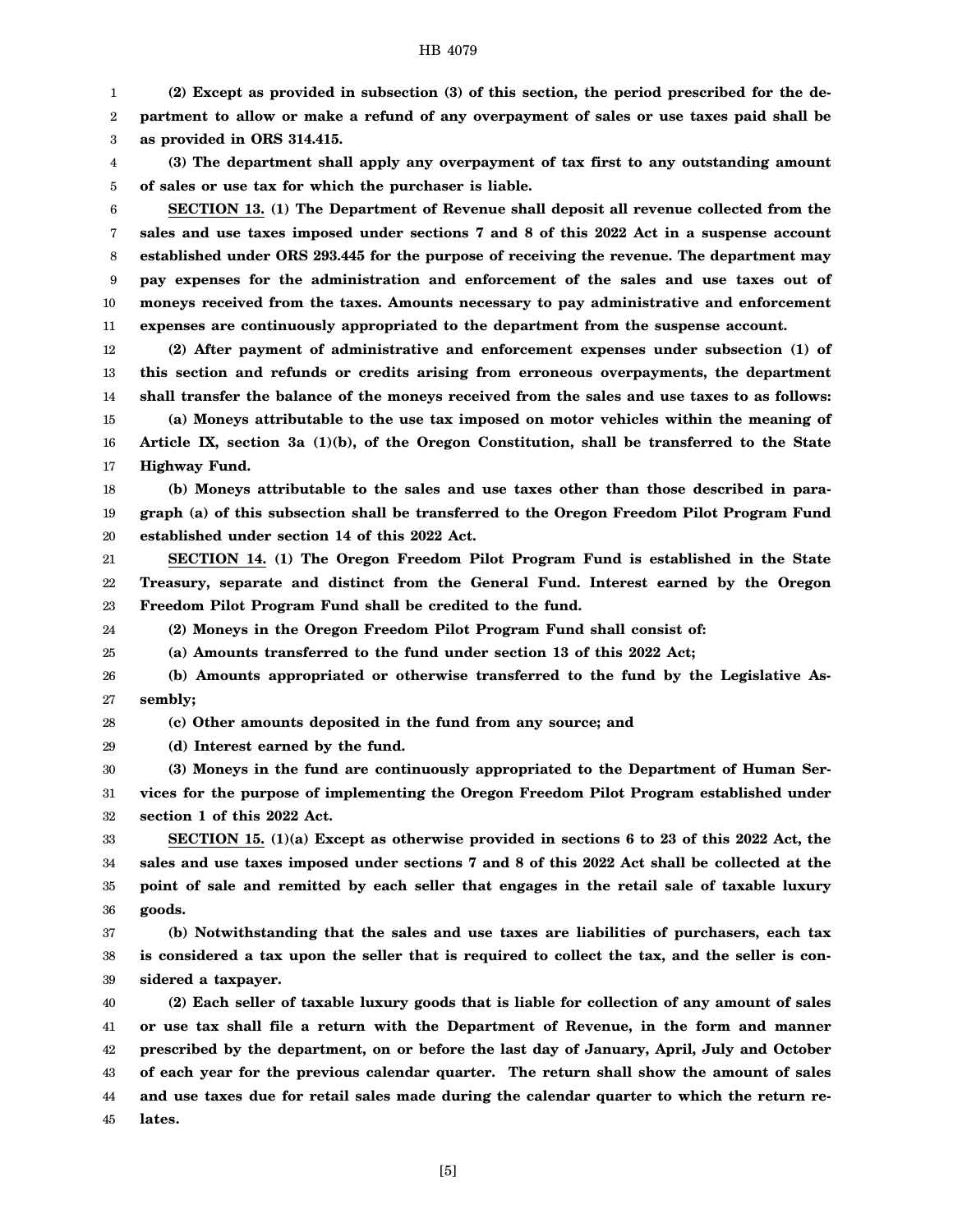1 2 3 **(3) Each seller shall pay the applicable sales and use taxes to the department in the form and manner prescribed by the department, but not later than the date of submitting each quarterly return, without regard to extensions under subsection (4) of this section.**

4 5 6 7 **(4) The department may extend the time for making any return required under this section if a written request is filed with the department during or prior to the period for which the extension may be granted. The department may not grant an extension of more than 30 days.**

8 9 10 **(5) Interest shall be added to delinquent tax amounts at the rate established under ORS 305.220 from the time the return to which the delinquent tax amounts relate was originally required to be filed to the time of payment.**

11 12 13 14 **SECTION 16. (1) Every seller of taxable luxury goods who collects any amount of sales or use taxes imposed under sections 7 and 8 of this 2022 Act shall hold the amount in trust for the State of Oregon and for payment to the Department of Revenue in the manner and at the time provided in section 15 of this 2022 Act.**

15 16 17 18 19 20 **(2) If a seller of taxable luxury goods fails to remit any amount of sales or use taxes, whether collected or not, the department may enforce collection by the issuance of a distraint warrant for the collection of the delinquent amount and all penalties, interest and collection charges accrued on the delinquent amount. The warrant shall be issued and proceeded upon in the same manner and shall have the same force and effect as is prescribed with respect to warrants for the collection of delinquent income taxes.**

21 22 23 24 25 26 27 28 **(3)(a) In the case of a seller that is assessed under the provisions of ORS 305.265 (12) and 314.407 (1), the department may issue a notice of liability to any officer, employee or member of the seller at any time within three years after the assessment. Within 30 days after the date on which the notice of liability is mailed to the officer, employee or member, the officer, employee or member shall pay the assessment, plus penalties and interest, or advise the department in writing of objections to the liability and, if desired, request a conference. A conference shall be governed by the provisions of ORS 305.265 pertaining to a conference requested from a notice of deficiency.**

29 30 31 32 33 34 **(b) After a conference or, if no conference is requested, a determination of the issues raised in the written objections, the department shall mail the officer, employee or member a conference letter affirming, canceling or adjusting the notice of liability. Within 90 days after the date on which the conference letter is mailed to the officer, employee or member, the officer, employee or member shall pay the assessment, plus penalties and interest, or appeal to the tax court in the manner provided for an appeal from a notice of assessment.**

35 36 37 38 39 **(c) If the department does not receive payment or written objection to the notice of liability within 30 days after the notice of liability was mailed, the notice of liability becomes final. The officer, employee or member may appeal the notice of liability to the tax court within 90 days after the notice became final in the manner provided for an appeal from a notice of assessment.**

40 41 42 43 44 45 **(4)(a) In the case of a seller that fails to file a return on the due date, in addition to any action described in the provisions of ORS 305.265 (10) and 314.400, the department may issue a notice of determination and assessment to any officer, employee or member of the seller at any time within three years after the assessment. The time of assessment against the officer, employee or member is 30 days after the date on which the notice of determination and assessment is mailed. Within 30 days after the date on which the notice of determination**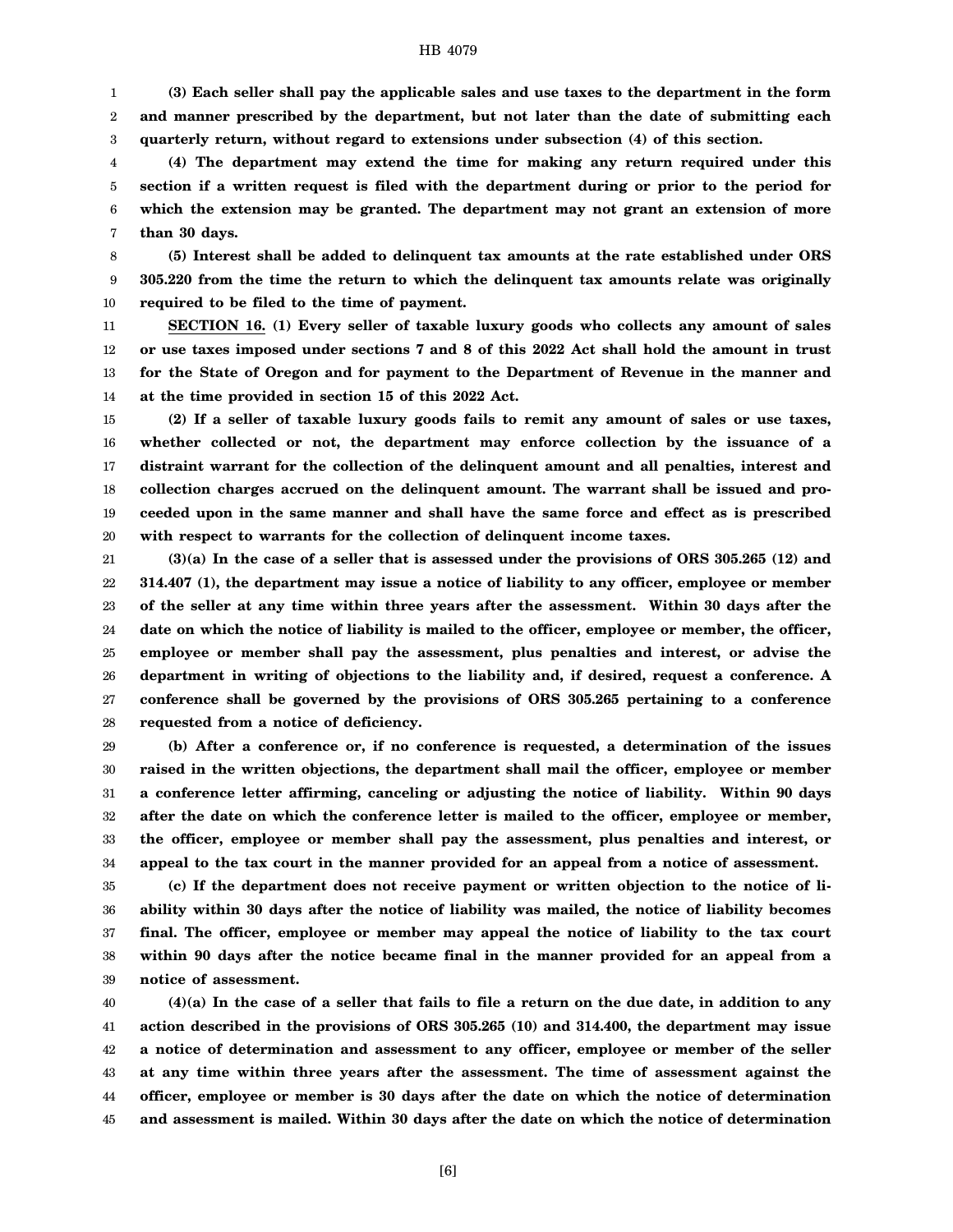1 2 3 4 5 **and assessment is mailed to the officer, employee or member, the officer, employee or member shall pay the assessment, plus penalties and interest, or advise the department in writing of objections to the assessment and, if desired, request a conference. A conference shall be governed by the provisions of ORS 305.265 pertaining to a conference requested from a notice of deficiency.**

6 7 8 9 10 11 12 **(b) After a conference or, if no conference is requested, a determination of the issues raised in the written objections, the department shall mail or otherwise deliver the officer, employee or member a conference letter affirming, canceling or adjusting the notice of determination and assessment. Within 90 days after the date on which the conference letter is mailed or otherwise delivered to the officer, employee or member, the officer, employee or member shall pay the assessment, plus penalties and interest, or appeal to the tax court in the manner provided for an appeal from a notice of assessment.**

13 14 15 16 17 18 **(c) If the department does not receive payment or written objection to the notice of determination and assessment within 30 days after the notice of determination and assessment was mailed, the notice of determination and assessment becomes final. The officer, employee or member may appeal the notice of determination and assessment to the tax court within 90 days after the notice became final in the manner provided for an appeal from a notice of assessment.**

19 20 **(5)(a) More than one officer or employee of a corporation may be held jointly and severally liable for payment of the sales and use taxes.**

21 22 23 24 25 26 **(b) Notwithstanding the confidentiality provisions of section 20 of this 2022 Act, if the department determines that more than one officer or employee of a corporation may be held jointly and severally liable for payment of the sales and use taxes, the department may require any or all of the officers or employees to appear before the department for a joint determination of liability. The department shall notify each officer or employee of the time and place set for the determination of liability.**

27 28 29 30 31 32 **(c) Each individual notified of a joint determination under this subsection must appear and present such information as is necessary to establish the individual's liability or nonliability for payment of the taxes to the department. If an individual who was notified fails to appear, the department shall make the determination on the basis of all the information and evidence presented. The department's determination is binding on all individuals notified and required to appear under this subsection.**

33 34 35 36 37 38 39 40 41 **(d)(A) If any individual determined to be liable for unpaid sales or use taxes under this subsection appeals the determination to the Oregon Tax Court under section 21 of this 2022 Act, the individual plaintiff shall implead all individuals required to appear with the plaintiff before the department under this subsection. The department may implead any officer or employee who may be held jointly and severally liable for the payment of the sales and use taxes. Each individual impleaded under this paragraph shall be made a party to the action before the tax court and shall make available to the tax court the information that was presented before the department, as well as other information that may be presented to the tax court.**

42 43 44 **(B) The tax court may determine that one or more individuals impleaded under this paragraph are liable for unpaid sales or use taxes without regard to any earlier determination by the department that an impleaded individual was not liable for the unpaid taxes.**

45 **(C) If an individual required to appear before the tax court under this subsection fails**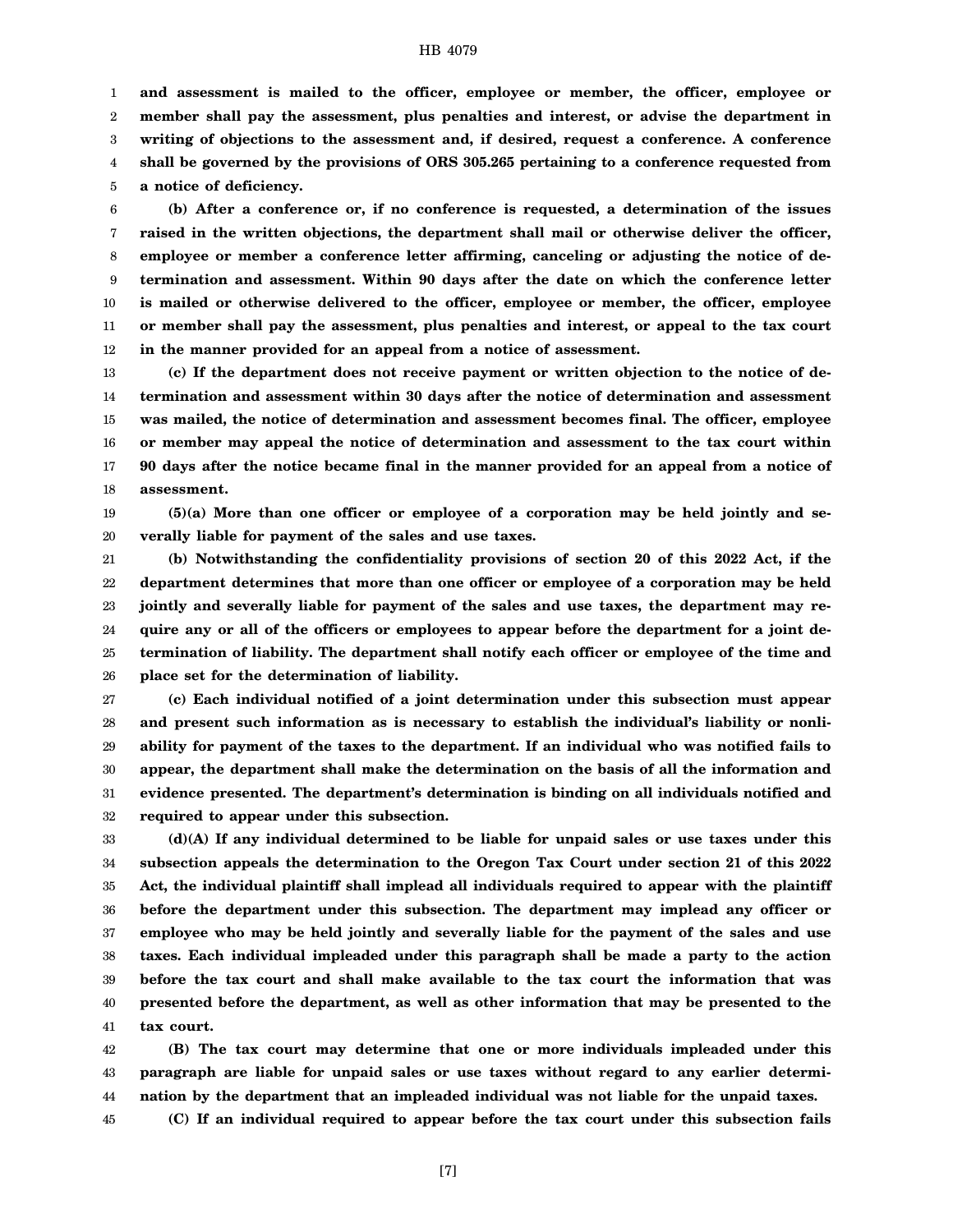1 2 3 4 5 6 **or refuses to appear or bring such information in part or in whole, or is outside the jurisdiction of the tax court, the tax court shall make its determination on the basis of all the evidence introduced. Notwithstanding section 20 of this 2022 Act, the evidence introduced in the tax court constitutes a public record and shall be available to the parties and the tax court. The determination of the tax court is binding on all individuals made parties to the action under this subsection.**

7 8 9 **(e) This subsection may not be construed to preclude a determination by the department or the tax court that more than one officer or employee is jointly and severally liable for unpaid sales or use taxes.**

10 11 12 13 14 15 **SECTION 17. Any purchaser liable for any amount of the sales or use tax imposed under section 7 or 8 of this 2022 Act and from whom the tax has not been collected shall, on or before the 30th day following the date on which the tax became due, file with the Department of Revenue a report of the amount of tax due from the purchaser in a form and manner prescribed by the department. The purchaser shall remit the amount of tax due with the report.**

16 17 18 19 20 **SECTION 18. (1)(a) A seller of taxable luxury goods shall keep receipts, invoices and other pertinent records related to retail sales of taxable luxury goods in the form required by the Department of Revenue. Each record shall be preserved for five years from the time to which the record relates, or for as long as the seller retains the taxable luxury goods to which the record relates, whichever is later.**

21 22 23 **(b) During the retention period and at any time prior to the destruction of records, the department may give written notice to the seller not to destroy records described in the notice without written permission of the department.**

24 25 **(c) Notwithstanding any other provision of law, the department shall preserve reports and returns filed with the department for at least five years.**

26 27 28 29 30 31 **(2) ORS 314.425 applies to the authority of the Department of Revenue to examine, or cause to be examined by an agent or representative designated by the department for the purpose, any books, papers, records or memoranda bearing upon the matter required to be included in any return required under sections 6 to 23 of this 2022 Act for the purpose of ascertaining the correctness of the return or for the purpose of making an estimate of the taxable sales of the taxpayer.**

32 33 34 35 36 37 38 **SECTION 19. (1) The Department of Revenue may, by order or subpoena to be served with the same force and effect and in the same manner as a subpoena is served in a civil action in the circuit court or the Oregon Tax Court, require the production at any time and place the department designates of any books, papers, accounts or other information necessary to carry out sections 6 to 23 of this 2022 Act. The department may require the attendance of any individual having knowledge in the premises, and may take testimony and require proof material for the information, with power to administer oaths to the individual.**

39 40 41 42 43 44 45 **(2)(a) If an individual fails to comply with a subpoena or order of the department or to produce or permit the examination or inspection of any books, papers, records and equipment pertinent to an investigation or inquiry under sections 6 to 23 of this 2022 Act, or to testify to any matter regarding which the individual is lawfully interrogated, the department may apply to the Oregon Tax Court or to the circuit court of the county in which the individual resides or where the individual is for an order to the individual to attend and testify or otherwise comply with the demand or request of the department.**

[8]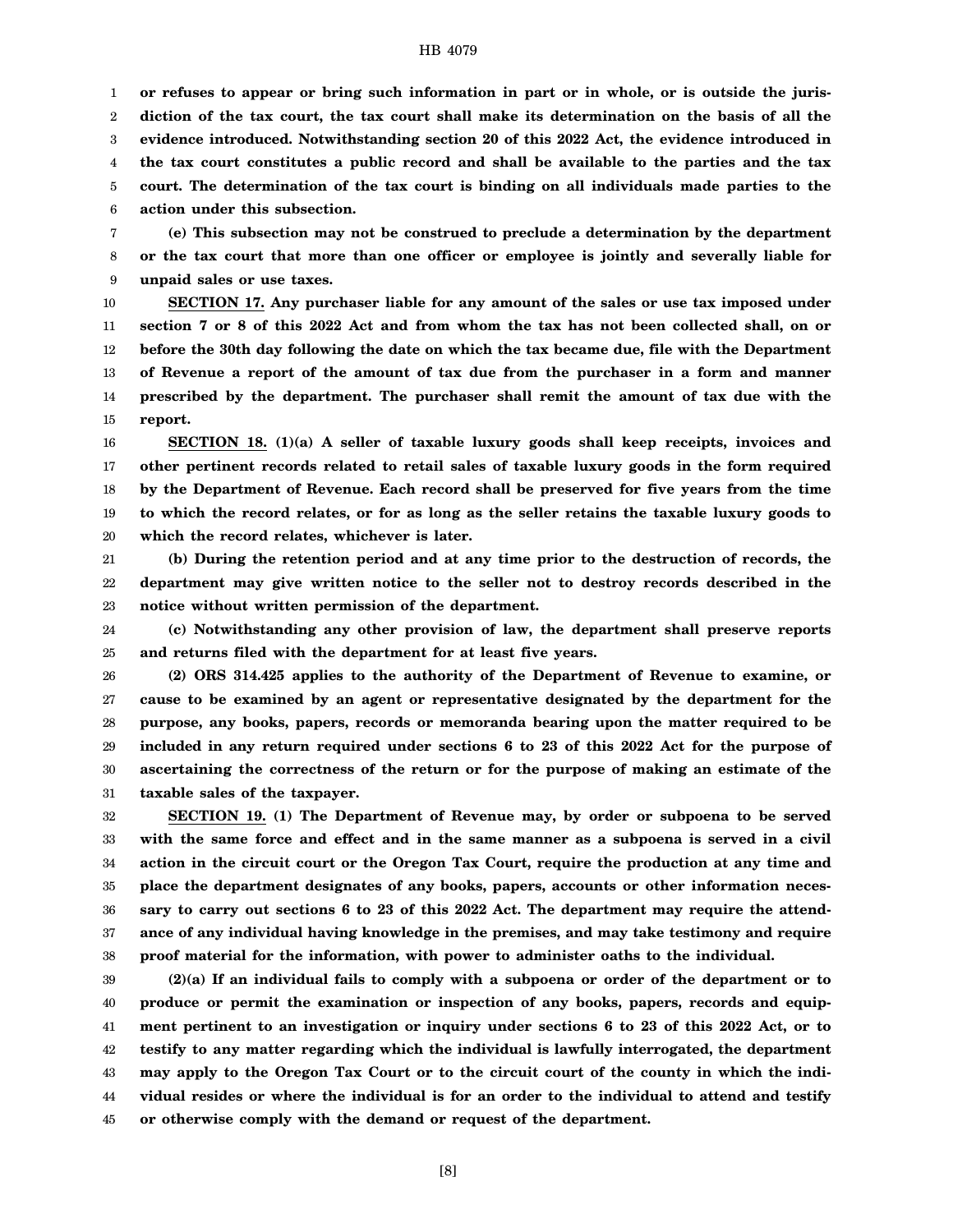1 2 3 4 5 6 **(b) The department shall apply to the court by ex parte motion, upon which the court shall make an order requiring the individual against whom the motion is directed to comply with the request or demand of the department within 10 days after the service of the order, or within the additional time granted by the court, or to justify the failure within that time. The order shall be served upon the individual to whom it is directed in the manner required by this state for service of process, which is required to confer jurisdiction upon the court.**

**(3) Failure to obey any order issued by the court under this section is contempt of court.**

7 8

**(4) The remedy provided by this section is in addition to other remedies, civil or criminal,**

9 **existing under the tax laws or other laws of this state.**

10 11 12 13 14 15 16 **SECTION 20. Except as otherwise provided in sections 6 to 23 of this 2022 Act or where the context requires otherwise, the provisions of ORS chapters 305 and 314 as to the audit and examination of returns, periods of limitation, determinations of and notices of deficiencies, assessments, collections, liens, delinquencies, claims for refund and refunds, conferences, appeals to the Oregon Tax Court, stays of collection pending appeal, confidentiality of returns and the related penalties, and the related procedures, apply to the determinations of taxes, penalties and interest under sections 6 to 23 of this 2022 Act.**

17 18 19 20 **SECTION 21. (1) Notwithstanding the confidentiality provisions of section 20 of this 2022 Act, the Department of Revenue may disclose information received under sections 6 to 23 of this 2022 Act to the Department of Transportation for the purposes of carrying out the provisions of sections 8 and 25 of this 2022 Act.**

21 22 23 **(2) The Department of Transportation may disclose information obtained under sections 8 and 25 of this 2022 Act to the Department of Revenue for the purposes of carrying out the provisions of sections 6 to 23 of this 2022 Act.**

24 25 26 **(3) Any officer or employee of the Department of Transportation to whom information is disclosed under subsection (1) of this section is not required to execute a certificate under ORS 314.840 (3)(a).**

27 28 29 30 31 32 **(4) Except as otherwise provided in sections 6 to 23 of this 2022 Act, a person aggrieved by an act or determination of the Department of Revenue or its authorized agent under sections 6 to 23 of this 2022 Act may appeal, within 90 days after the act or determination, to the Oregon Tax Court in the manner provided in ORS 305.404 to 305.560. These appeal rights are the exclusive remedy available to determine the person's liability for the sales and use taxes.**

33 34 **SECTION 22. (1) The Department of Revenue shall administer and enforce sections 6 to 23 of this 2022 Act.**

35 36 37 38 **(2) The department may adopt or establish rules and procedures that the department considers necessary or appropriate for the implementation, administration and enforcement of sections 6 to 23 of this 2022 Act and that are consistent with sections 6 to 23 of this 2022 Act.**

39 40 41 42 43 44 45 **(3) The Department of Transportation shall enter into an agreement with the Department of Revenue for purposes of the implementation, administration and enforcement by the Department of Transportation of those provisions of section 25 of this 2022 Act, and rules or procedures adopted or established by the Department of Revenue under this section, that the Department of Transportation and the Department of Revenue determine are necessary for the effective and efficient implementation, administration and enforcement of section 25 of this 2022 Act.**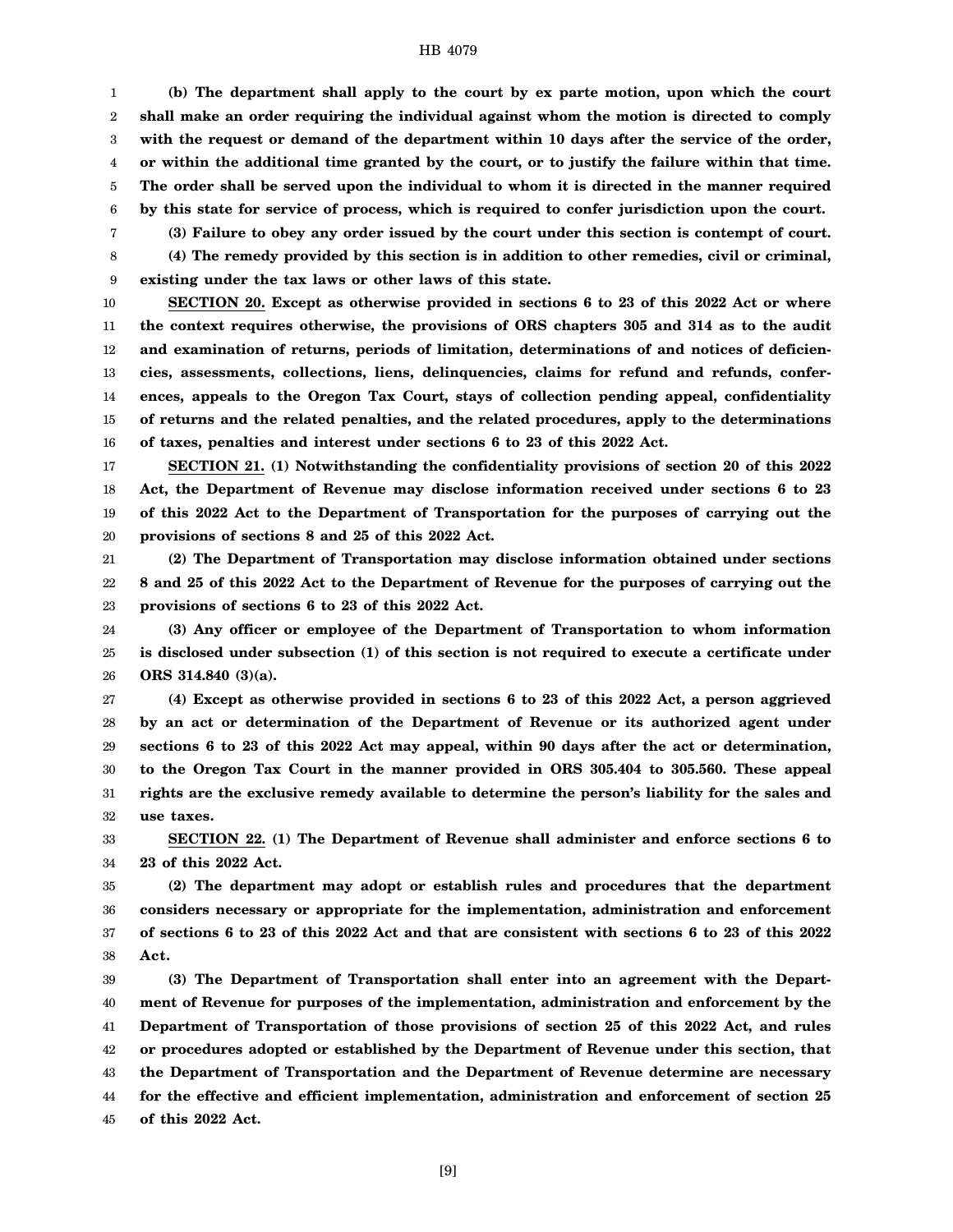1 2 3 4 5 **SECTION 23. (1) The Department of Revenue and the Department of Transportation shall enter into an agreement pursuant to which the Department of Transportation shall assist the Department of Revenue in the collection of the use tax imposed under section 8 of this 2022 Act and any other functions of the Department of Revenue under sections 6 to 23 of this 2022 Act as may be provided under the agreement.**

6 7 8 9 10 11 **(2) The agreement is not intended to preclude performance by the Department of Revenue of collection functions as from time to time may be required, nor is the agreement intended to preclude the performance of functions by the Department of Transportation, under less formal arrangements made with the Department of Revenue, with respect to the use tax imposed under section 8 of this 2022 Act if the functions are not specifically mentioned in the agreement.**

12 13 14 **(3) The Department of Transportation may contact, consult with and enter into agreements with any public or private person for the purpose of assisting the Department of Revenue in the collection of the use tax under this section.**

15 16 17 **(4) The collection of taxes under sections 6 to 23 of this 2022 Act by the Department of Transportation does not render the Department of Transportation or the agents and employees of the Department of Transportation responsible for collection of the taxes.**

18 19 **SECTION 24. Section 25 of this 2022 Act is added to and made a part of the Oregon Vehicle Code.**

20 21 22 23 **SECTION 25. (1) A person that purchases a motor vehicle in a sales transaction that would be subject to the sales tax imposed under section 7 of this 2022 Act if the sale had taken place in Oregon may not register or title the motor vehicle in Oregon unless the person provides proof that:**

24 **(a) The person paid the use tax imposed under section 8 of this 2022 Act; or**

25 26 **(b) The person is not required to pay the use tax for the reasons provided in section 8 (4) of this 2022 Act.**

27 28 **(2) The person shall provide the proof described in subsection (1) of this section to the Department of Transportation in the manner established by the department by rule.**

29 **SECTION 26.** ORS 822.043 is amended to read:

30 822.043. (1) As used in this section:

31 (a) "Integrator" has the meaning given that term in ORS 802.600.

32 (b) "Vehicle dealer" means a person issued a vehicle dealer certificate under ORS 822.020.

33 (2) A vehicle dealer that the Department of Transportation has designated to act as an agent

34 35 of the department under ORS 802.031 may elect to prepare, submit, or prepare and submit documents necessary to:

36 (a) Issue or transfer a certificate of title for a vehicle;

37 (b) Register a vehicle or transfer registration of a vehicle;

- 38 (c) Issue a registration plate;
- 39 (d) Verify and clear a title;
- 40 (e) Perfect, release or satisfy a lien or other security interest;
- 41 (f) Comply with federal security requirements; or

42 43 (g) Render any other services for the purpose of complying with state and federal laws related to the sale of a vehicle.

- 44 (3) A vehicle dealer who prepares any documents described in subsection (2) of this section:
- 45 (a) May charge a purchaser of a vehicle a document processing fee for the preparation of those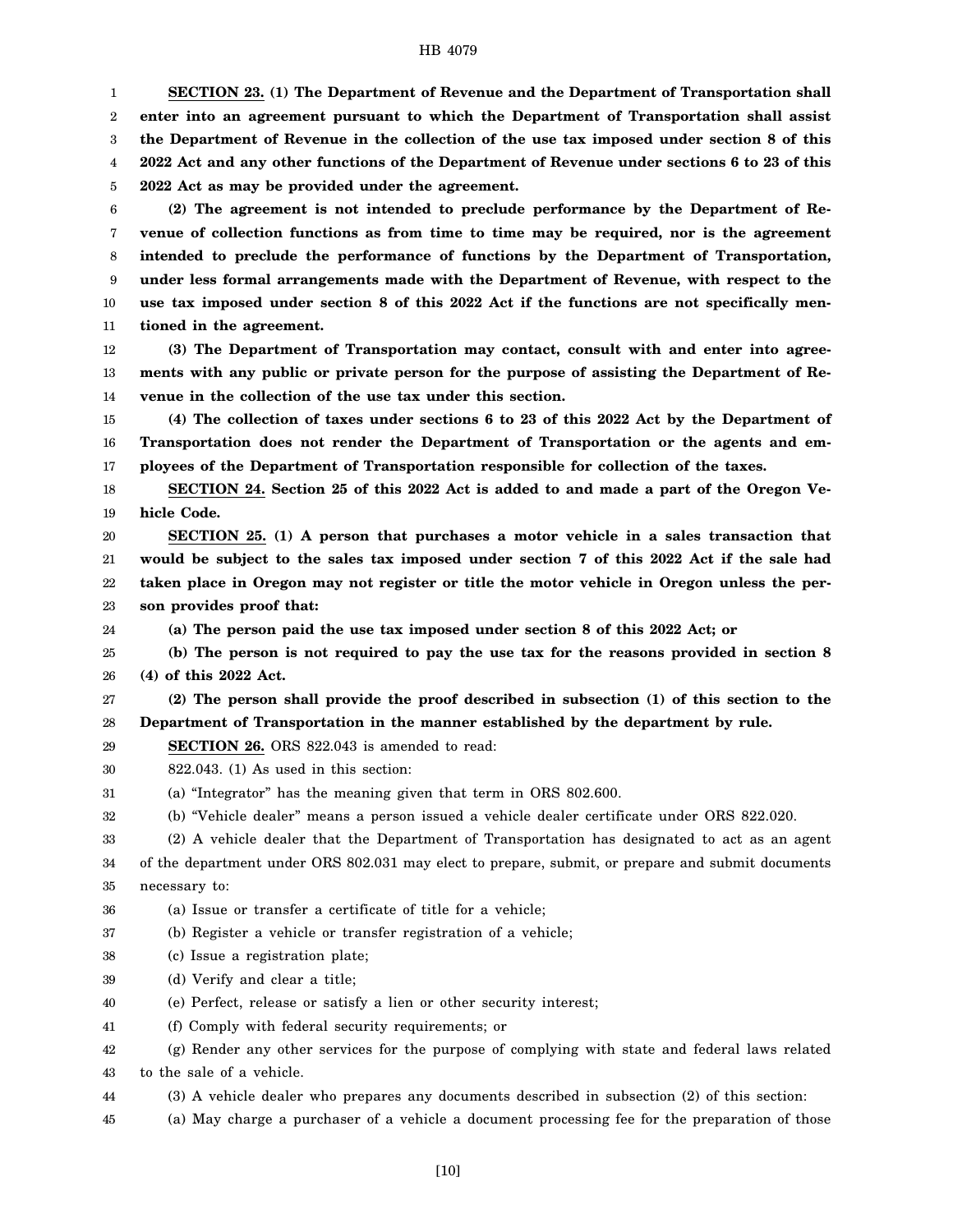1 documents.

2 3 (b) May not charge a purchaser of a vehicle a document processing fee for the submission of any document or the issuance of a registration plate.

4 5 6 (c) May charge a purchaser of a vehicle a document processing fee for performing any of the services described in subsection (2) of this section in connection with preparing the documents described in subsection (2) of this section.

7 8 9 (4) A purchaser of a vehicle may negotiate the amount of the document processing fee with a vehicle dealer, but in no case shall the document processing fee charged by a vehicle dealer under this section exceed:

10 (a) \$150, if the vehicle dealer uses an integrator; or

11 (b) \$115, if the vehicle dealer does not use an integrator.

12 13 (5) If a vehicle dealer charges a document processing fee under subsection (4)(a) of this section, of the amount collected \$25 shall be paid to the integrator.

14 15 16 17 18 (6) Unless otherwise provided by rule, if a vehicle dealer uses an integrator and charges a document processing fee greater than that charged for not using an integrator, the dealer must inform the purchaser of the vehicle of the option of using an integrator to prepare the documents. The purchaser may then elect whether or not to have the vehicle dealer use an integrator to prepare the documents.

19 20 (7) If the purchaser of a vehicle pays a document processing fee, the vehicle dealer shall prepare and submit all documents to complete the transaction as permitted by law.

21 22 23 24 25 (8)(a) A vehicle dealer [*who*] **that** collects the privilege tax imposed under ORS 320.405 from the purchaser of a taxable motor vehicle may collect the privilege tax at the same time and in the same manner as the vehicle dealer collects document processing fees under this section. The amount of the privilege tax shall be in addition to and not in lieu of document processing fees collected under this section.

26 27 28 29 30 **(b) A vehicle dealer that collects the sales tax imposed under section 7 of this 2022 Act from the purchaser of a motor vehicle may collect the sales tax at the same time and in the same manner as the vehicle dealer collects document processing fees under this section. The amount of the sales tax shall be in addition to and not in lieu of document processing fees collected under this section.**

31 32 33 34 [*(b)*] **(c)** A vehicle dealer may exclude the amount of the privilege tax **and the sales tax** from the capitalized cost and offering price of a [*taxable*] motor vehicle **subject to the taxes.** [*as those terms are defined*] **"Capitalized cost" and "offering price" have the meanings given those terms** by the Department of Justice by rule.

35 36 **SECTION 27. (1) Sections 6 to 25 of this 2022 Act and the amendments to ORS 822.043 by section 26 of this 2022 Act become operative on January 1, 2023.**

37 38 39 40 41 **(2) The Department of Revenue and the Department of Transportation shall take all actions before the operative date specified in subsection (1) of this section that are necessary for the departments to exercise, on and after the date specified in subsection (1) of this section, all of the authority, duties and functions conferred on the departments by sections 6 to 25 of this 2022 Act and the amendments to ORS 822.043 by section 26 of this 2022 Act.**

42 43 44 **SECTION 28. Sections 6 to 25 of this 2022 Act and the amendments to ORS 822.043 by section 26 of this 2022 Act apply to sales of taxable luxury goods occurring on or after January 1, 2023, and before January 1, 2027.**

45

**SECTION 29. Sections 6 to 25 of this 2022 Act are repealed on January 2, 2027.**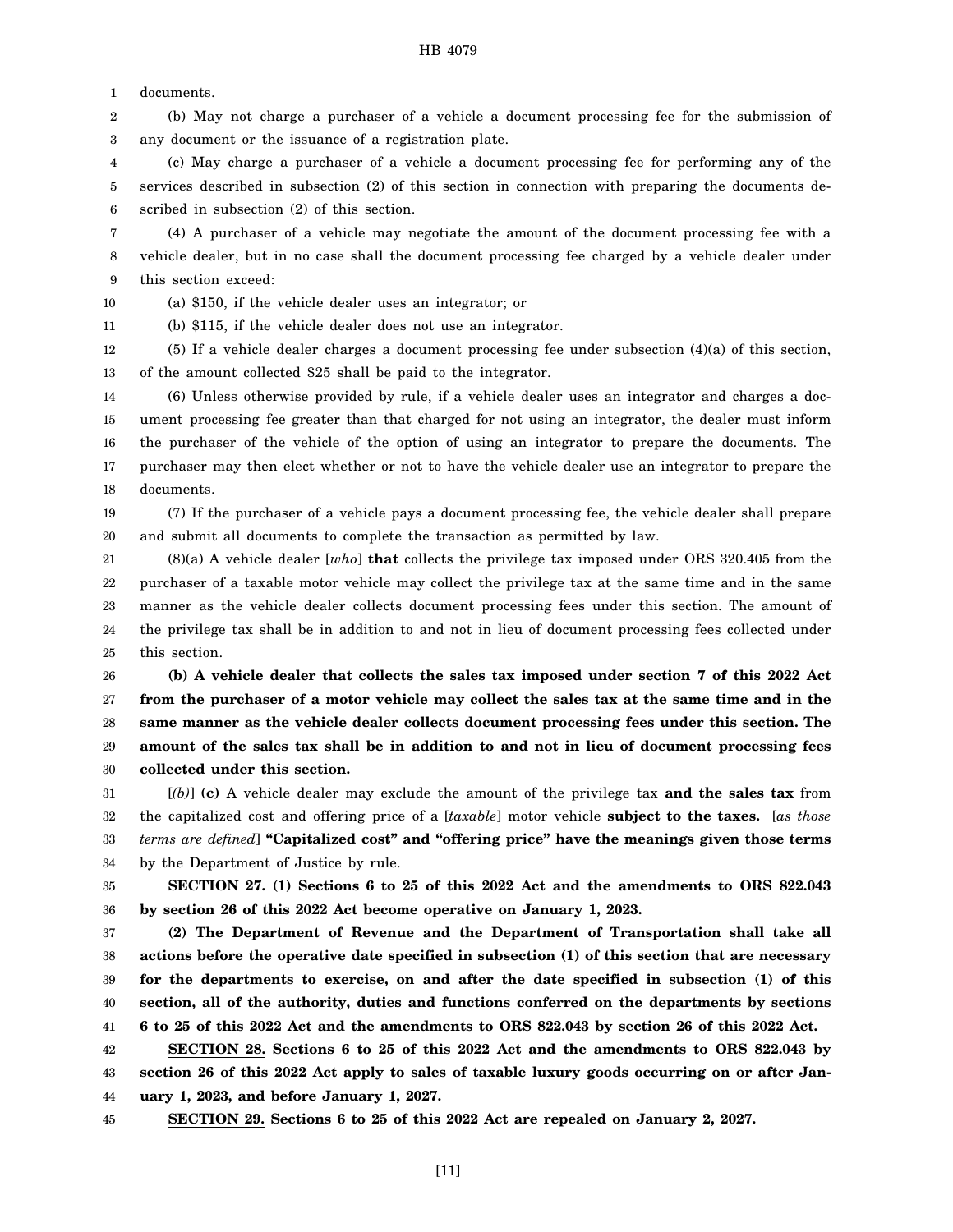| 1  | <b>SECTION 30.</b> ORS 822.043, as amended by section 26 of this 2022 Act, is amended to read:        |
|----|-------------------------------------------------------------------------------------------------------|
| 2  | $822.043$ . (1) As used in this section:                                                              |
| 3  | (a) "Integrator" has the meaning given that term in ORS 802.600.                                      |
| 4  | (b) "Vehicle dealer" means a person issued a vehicle dealer certificate under ORS 822.020.            |
| 5  | (2) A vehicle dealer that the Department of Transportation has designated to act as an agent          |
| 6  | of the department under ORS 802.031 may elect to prepare, submit, or prepare and submit documents     |
| 7  | necessary to:                                                                                         |
| 8  | (a) Issue or transfer a certificate of title for a vehicle;                                           |
| 9  | (b) Register a vehicle or transfer registration of a vehicle;                                         |
| 10 | (c) Issue a registration plate;                                                                       |
| 11 | (d) Verify and clear a title;                                                                         |
| 12 | (e) Perfect, release or satisfy a lien or other security interest;                                    |
| 13 | (f) Comply with federal security requirements; or                                                     |
| 14 | (g) Render any other services for the purpose of complying with state and federal laws related        |
| 15 | to the sale of a vehicle.                                                                             |
| 16 | (3) A vehicle dealer who prepares any documents described in subsection (2) of this section:          |
| 17 | (a) May charge a purchaser of a vehicle a document processing fee for the preparation of those        |
| 18 | documents.                                                                                            |
| 19 | (b) May not charge a purchaser of a vehicle a document processing fee for the submission of           |
| 20 | any document or the issuance of a registration plate.                                                 |
| 21 | (c) May charge a purchaser of a vehicle a document processing fee for performing any of the           |
| 22 | services described in subsection (2) of this section in connection with preparing the documents de-   |
| 23 | scribed in subsection (2) of this section.                                                            |
| 24 | (4) A purchaser of a vehicle may negotiate the amount of the document processing fee with a           |
| 25 | vehicle dealer, but in no case shall the document processing fee charged by a vehicle dealer under    |
| 26 | this section exceed:                                                                                  |
| 27 | (a) $$150$ , if the vehicle dealer uses an integrator; or                                             |
| 28 | (b) \$115, if the vehicle dealer does not use an integrator.                                          |
| 29 | (5) If a vehicle dealer charges a document processing fee under subsection $(4)(a)$ of this section,  |
| 30 | of the amount collected \$25 shall be paid to the integrator.                                         |
| 31 | (6) Unless otherwise provided by rule, if a vehicle dealer uses an integrator and charges a doc-      |
| 32 | ument processing fee greater than that charged for not using an integrator, the dealer must inform    |
| 33 | the purchaser of the vehicle of the option of using an integrator to prepare the documents. The       |
| 34 | purchaser may then elect whether or not to have the vehicle dealer use an integrator to prepare the   |
| 35 | documents.                                                                                            |
| 36 | (7) If the purchaser of a vehicle pays a document processing fee, the vehicle dealer shall prepare    |
| 37 | and submit all documents to complete the transaction as permitted by law.                             |
| 38 | $(8)(a)$ A vehicle dealer that collects the privilege tax imposed under ORS 320.405 from the pur-     |
| 39 | chaser of a taxable motor vehicle may collect the privilege tax at the same time and in the same      |
| 40 | manner as the vehicle dealer collects document processing fees under this section. The amount of      |
| 41 | the privilege tax shall be in addition to and not in lieu of document processing fees collected under |
| 42 | this section.                                                                                         |
| 43 | $(6)$ A vehicle dealer that collects the sales tax imposed under section 7 of this 2022 Act from the  |
| 44 | purchaser of a motor vehicle may collect the sales tax at the same time and in the same manner as the |

45 *vehicle dealer collects document processing fees under this section. The amount of the sales tax shall*